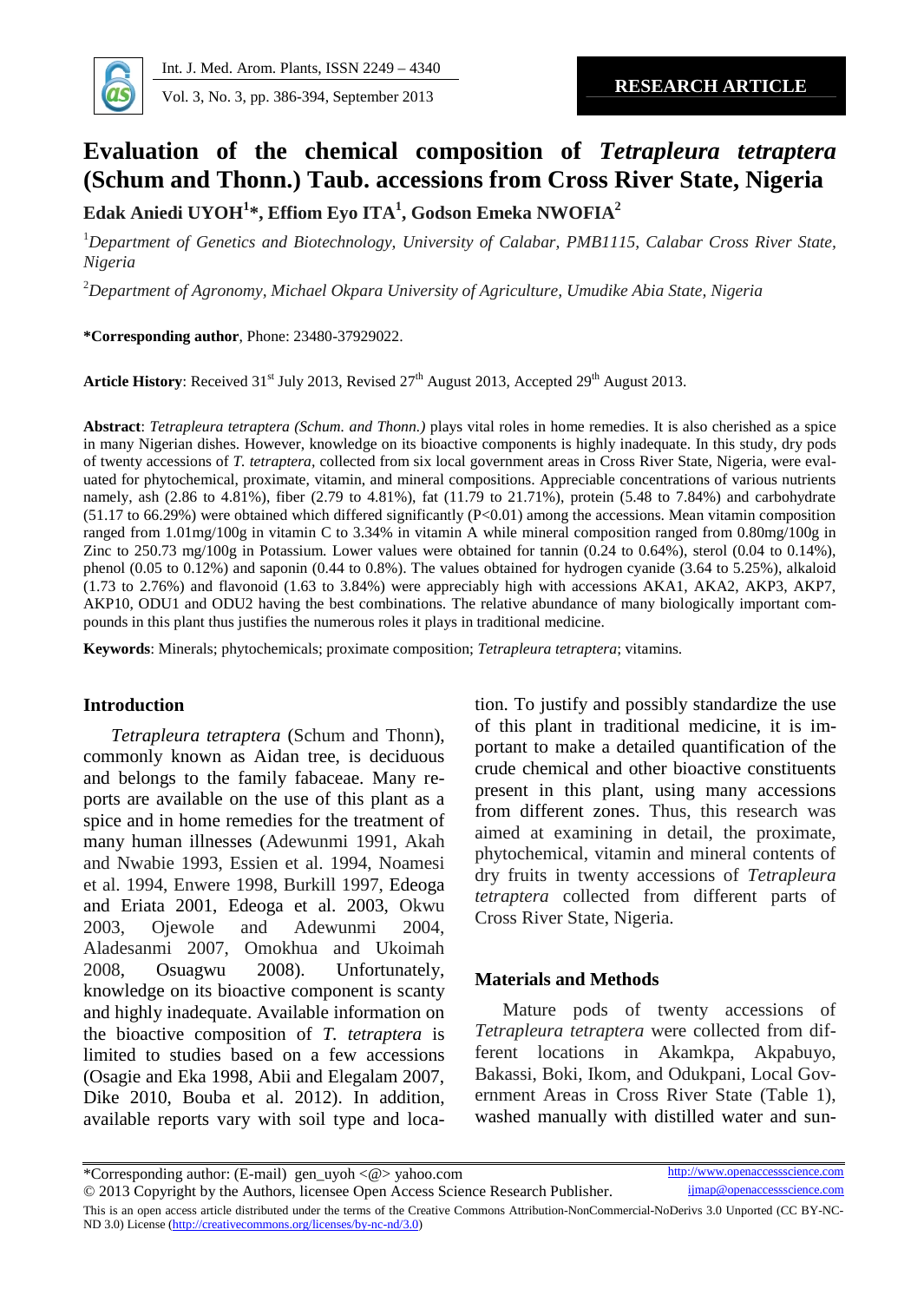dried. The dried fruits were pulverized into fine air tight bottles. These were then used for the powder using a grinder (Binatone: BL400), sieved through mesh sieves (1mm) and stored in various analyses outlined below.

| Accession        | Location                 | L.G.A.         | Latitude               | Longitude               | Altitude (m) |
|------------------|--------------------------|----------------|------------------------|-------------------------|--------------|
| AKA1             | Akor                     | Akamkpa        | $05^{0}$ 22/57N        | $008^{0}16/44E$         | 89           |
| AKA2             | Oban                     | Akamkpa        | 05°36/45N              | 008 50/41E              | 102          |
| AKA3             | Aningeje                 | Akamkpa        | $05^{0}$ 24/53N        | 008 13/48E              | 98           |
| AKP1             | Ikot Ekpo                | Akpabuyo       | 04 <sup>0</sup> 33/45N | 008 23/34E              | 97           |
| AKP <sub>2</sub> | EkpeneEfioeyo            | Akpabuyo       | 04 <sup>0</sup> 27/41N | 008 21/38 E             | 92           |
| AKP3             | Efak Inang               | Akpabuyo       | 04 <sup>0</sup> 24/38N | 008 18/31 E             | 86           |
| AKP4             | <b>Ikot Edem Ndarake</b> | Akpabuyo       | 04 <sup>0</sup> 27/41N | 008 21/38 E             | 92           |
| AKP <sub>5</sub> | Ikot Edem Ita            | Akpabuyo       | 04 <sup>0</sup> 39/22N | 008 33/44E              | 97           |
| AKP <sub>6</sub> | <b>Ikot Ewa</b>          | Akpabuyo       | 04 <sup>0</sup> 34/46N | 00826/37E               | 94           |
| AKP7             | Ekpri Ikang              | <b>Bakassi</b> | $04^0$ 12/13N          | 00804/59E               | 63           |
| AKP8             | Esighi                   | <b>Bakassi</b> | $04^0$ 13/18N          | 00809/62E               | 48           |
| AKP <sub>9</sub> | Ikot offiong Ambai       | Akpabuyo       | 04 <sup>0</sup> 33/48N | 008 <sup>0</sup> 29/37E | 79           |
| AKP10            | <b>Ikot Nakanda</b>      | Akpabuyo       | 0506/32N               | 008 11/48 E             | 77           |
| AKP11            | Etomkpe Inameti          | Akpabuyo       | 04 <sup>0</sup> 11/34N | 008 14/38E              | 93           |
| BOK <sub>1</sub> | Isorbendegekem           | Boki           | 06 <sup>0</sup> 26/40N | 008 <sup>9</sup> 48/41E | 118          |
| BOK <sub>2</sub> | Afi-forest               | <b>Boki</b>    | 06 <sup>0</sup> 23/59N | 008945/04E              | 109          |
| IKM1             | Etara communty           | <b>Ikom</b>    | 05 <sup>0</sup> 46/60N | 008 31/60E              | 121          |
| IKM <sub>2</sub> | Akparabong               | Ikom           | 06 <sup>0</sup> 01/60N | 008945/00E              | 109          |
| ODU1             | Ikot Ukpa                | Odukpani       | 05°07/33N              | 008 <sup>0</sup> 21/19E | 60           |
| ODU <sub>2</sub> | Ikot Eyo-Okon            | Odukpani       | 04 <sup>0</sup> 46/00N | 007957/00E              | 49           |

Table 1: Accessions of Tetrapleura tetrapter and their collection sites.

# Proximate analysis

Vitamin and mineral analysis

Moisture, ash, fibre and crude fat were-d termined using the methods of Udo et al. by the methods described by Pearson (1976); (2009); crude pretin was determined by macro vitamin C was estimated as described by Kirk -Kjedahl method (Onwunka2005, Udo et al. and Sawyer (1998), Bomplex vitamins (tha-2009); nitrogen free extract (NFE) referred to as mine, riboflavin and niacin), zinc and iron were soluble carbohydrate was obtained by subtracestimated as described by James (1995)sPho ing all the other compnents (except fat and dry phorus, Calcium, Potassium, Sodium andgMa matter) from 100%. NFE =  $10\theta$  ( % ash + nesium were estimated by AOAC methods % crude fibre  $+$  % crude protein  $+$  % snoi (AOAC 2000). ture). Vitamins A and E contents were estimated

# Phytochemical analysis

# Data collection and analysis

Alkaloids, flavonoids, saponins, phenols, and data from all determinations were subjected tannins and sterols were estimated by the met to analysis of variance using GentsDiscovery ods described by Harborne (1973) and Edeoga Edition 4 (Genstat2007) software. The least et al. (2006); while hydrogen cyanide westmated using the alkaline extraction methoed d identify significance among treatment mea scribed by Onwunka (2005). All the attributs were taken in triplicates significant difference (LSD) test was used to (p<0.05) as outlined by Obi (2002).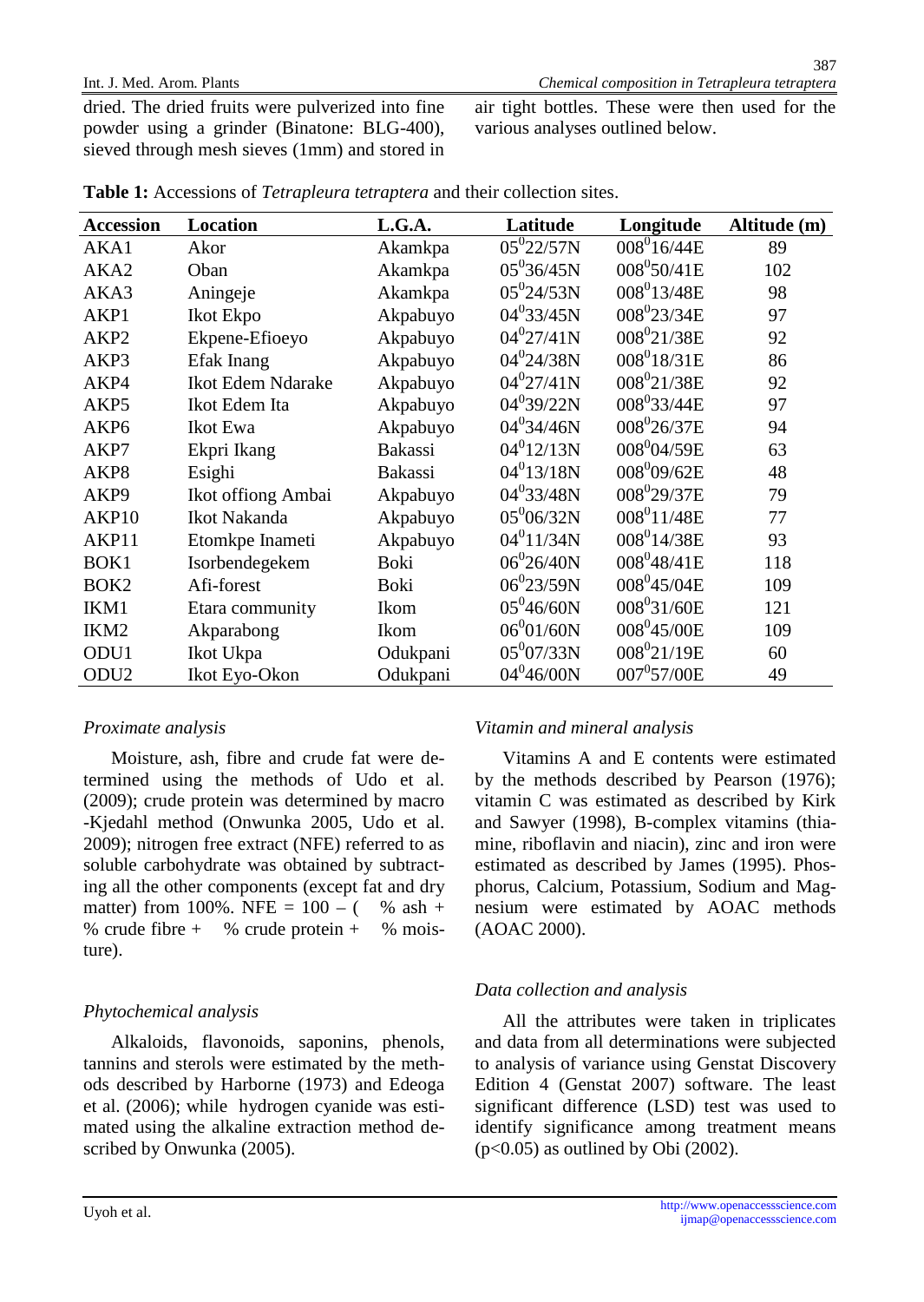### Int. J. Med.Arom. Plants **Chemical**composition in Tetrapleura tetrapte

#### Results and Discussion

## Proximate composition

Significant differences (p<0.001) were-o served for moisture content, ash, crude fiber, fat<sub>to the method used in the analyses. High a</sub> protein and carbohydrate, Table 2. Moisturecontent in plant materials indicates high mineral contents were low, ranging from  $37\%$  in IKM2 to 10.64% in AKP8, in line with reports by Bouba et al. (2012) and Abii and Elegalam to 4.81% in IKM2 which is in line with reports (2007) in this plant. Moisture content of any of 4.5% by Abii and Elegalam (2007) but lower food is an index of its water activity and is used<sub>than</sub> 7.76% by Osaei and Eka (1998), and as a measure of stability and susceptibility to 8.75% by Dike (2010) in the same plant. Fiber microbial contamination (Darey1989). The low moisture content observed among the accessions stinal tract (Effiong et al. 2009) and low fiber of the plant corroborates its seeming resistance diets is undesirable as it may cause constip in nature to microbial spoilage, leading  $\text{to}$ -i proved shellife of the fruits (Aruah et al. 2012). (Okwu 2001), it could also be partly attributed content. The percentage of crude fiber in the studied accessions ranged from 2.79% in AKP4 has some physiological effects in the gastroi tion. However, the low fiber reported in ish work for T. tetrapteramay not affect the use of the plant as the fruits are not consumed directly,

# Table 2: Proximate composion of 20 accesions ofT. tetrapterafrom Cross River state.

|                       | <b>Attributes</b> |       |        |            |               |       |
|-----------------------|-------------------|-------|--------|------------|---------------|-------|
| AccessionMoisture Ash |                   |       | Fibre  | Fat        | Protein       | CHO   |
|                       | (%)               | (%)   | $(\%)$ | '%)        | $\frac{9}{6}$ | (%)   |
| AKA1                  | 8.82              | 3.84  | 3.26   | 13.57 6.85 |               | 63.66 |
| AKA2                  | 8.46              | 3.76  | 3.14   | 11.79 6.67 |               | 66.29 |
| AKA3                  | 8.31              | 3.73  | 2.85   | 23.176.95  |               | 54.99 |
| AKP1                  | 8.61              | 4.81  | 3.25   | 19.267.17  |               | 56.91 |
| AKP <sub>2</sub>      | 9.84              | 3.73  | 3.19   | 13.795.95  |               | 63.51 |
| AKP3                  | 8.39              | 4.14  | 3.19   | 22.446.29  |               | 55.56 |
| AKP4                  | 9.39              | 3.85  | 2.79   | 19.226.75  |               | 58.01 |
| AKP5                  | 9.46              | 3.17  | 4.16   | 20.096.79  |               | 56.32 |
| AKP6                  | 9.35              | 4.17  | 3.09   | 12.177.37  |               | 63.86 |
| AKP7                  | 9.27              | 4.19  | 2.94   | 18.67 6.45 |               | 58.48 |
| AKP8                  | 10.64             | 3.95  | 3.25   | 21.196.85  |               | 54.13 |
| AKP9                  | 9.71              | 4.13  | 3.26   | 21.376.91  |               | 54.61 |
| AKP10                 | 10.55             | 2.86  | 3.21   | 15.24 6.56 |               | 61.58 |
| AKP11                 | 8.81              | 4.25  | 3.43   | 13.807.27  |               | 62.44 |
| BOK1                  | 10.19             | 3.94  | 3.15   | 24.716.85  |               | 51.17 |
| BOK2                  | 7.93              | 3.91  | 2.85   | 15.797.32  |               | 62.18 |
| IKM1                  | 7.62              | 3.94  | 3.69   | 21.715.48  |               | 57.54 |
| IKM <sub>2</sub>      | 7.37              | 3.94  | 4.81   | 20.225.84  |               | 57.82 |
| ODU1                  | 8.73              | 4.24  | 2.91   | 21.087.64  |               | 55.41 |
| ODU2                  | 10.53             | 4.09  | 2.91   | 17.27 7.84 |               | 57.32 |
| LSD <sub>0.05</sub>   | 0.066             | 0.030 | 0.022  |            | 0.1450.042    | 0.195 |

Ash content was boserved to be lowest in AKP10 (2.86%) and highest in AKP1 (4.81%). These values are lower than those reported by essary for maintenance of the plase level; it These values are fower than those reported by spares the body protein from being easily d<br>other workers in the same plant and for other seated and being to provent the union up of pu spice plants namely: 9% in T. tetraptera Abii and Elegalam 2007); 12.24% in Ocimum gratissimum, (Nwofia and Adikibe 2012);

Fat content, which ranged from 11.79 in AKA2 to 21.71 in IKM1 were higher than  $e$ vious reports by Boubaet al. (2012) (5.6%), Abii and Elegalam (2007) (4%), and Osagie and Eka (1998) (8.50%) in the same plant. Dietary lipids are responsible for carrying nutritionally essential fat-oluble vitamins and excess fat consumption has been implicated in cardiova cular disorders such as artherosclerosis, cancer and aging (Antia et al. 2006).

but used as spice and flavoring agent.

10.5% in T. tetraptera, (Bouba et al.2012). Such differences may arise from rization in soil micronutrients n the different locations

The values for crude protein ranged from 5.48% in IKM1 to  $7.84\%$  in ODU2 and are majoration ilar to reports by Bouba et al. (2012) (5.0%) and Osagie and Eka (1998) (8.50%) in the same plant. It is generally known that any plant food that provides less than  $12\%$  of their calorid va ue from protein is not considered to **begood** source of protein Effiong et al. 2009 Ali 2010). Thus,  $T$ . tetrapteracannot be used as a suppl ment for protein.

Carbohydrate ranged from 51.17% in BOK1 to 66.29% in AKA2. It provides energy to the cells in the body, particularly the brain, which is the only carbohydrate dependent organ in the body (Effiong et al. 2009). Carbohydrate is negested and helps to prevent the using up of pr tein. The high carchydrate content observed in this study suggests high caloric energy.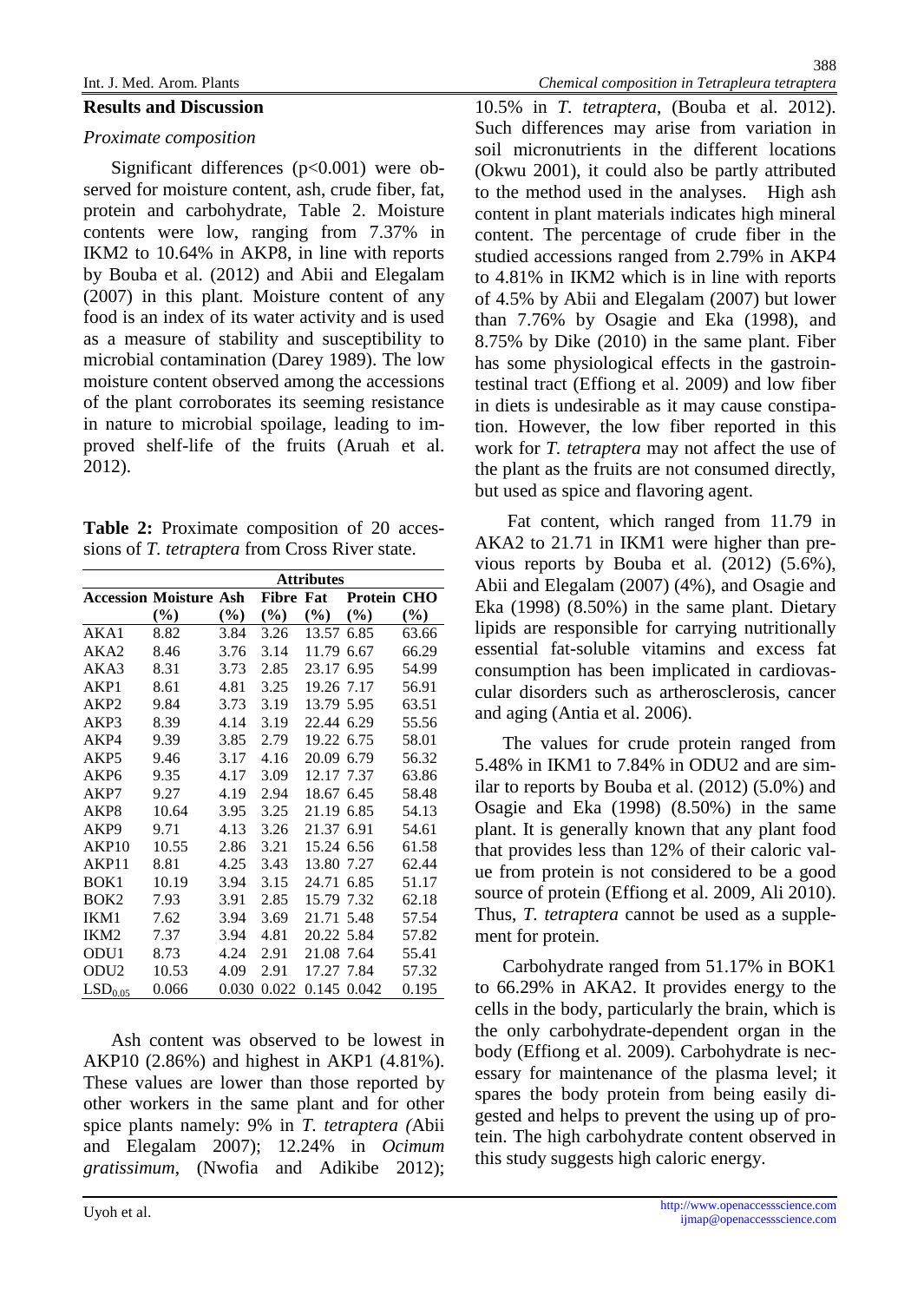Phytochemical composition

Generally, the fruits o $\mathbf T$ . tetrapterahad low values for tannin, sterol, phenol and saponin, but appreciable concentration of alkaloids in the diversion of high values were obtained for hydrogenacy night values were estanded for hydrogenalcy<br>nide, alkaloid and flavonoid. Tannins ranged<sup>use in traditional medicine.</sup>

from  $0.24\%$  to  $0.64\%$ , and are generally relear ed as dietary antiutrients responsible for the and lowest in ODU1 (1.63%). These values are astringent taste and poor palatability of foods similar to reports by Abii and Elegalam (2007) and drinks (Chikezie et al. 2008). They usuallyin the same plant. Flavonoids enhance the e form insoluble complexes with proteins, therebyfects of vitamin C anduinction as antioxidants. interfering with their bioavitability (Enujiugha and Agbede2000). Tannins are useful in the against liver toxins, tumours, viruses and other treatment of intestinal disders such as diarrhea microbes, allergies and inflammation. They pr and dysentery, and urinary trachfections (Fahey 2005, Akimpelu and Onakoy2006), this explains the use of the plant in the treatent of gastrointestinal disorders. Flavonoid was highest in AKP7 (3.84%) They are also known to be biologically active tect blood vessels expectedly the tiny capillaries that carry oxygen and nutrients to sealnd are believed to slow down the development of asat racts inpersons who have diabetes (Okwu 2004,

Concentrations of sterols were relatively low Harisaranraj et a2009). in all the accessions of T. tetrapterastudied, ranging from 0.04% to 0.14%. The presence ofn AKP1 (5.25mg/kg) and lowest in IKM2 sterols (phytosterols) in a plant is an indication (3.64mg/kg), Table 3. Hydrogen cyanide was that the plant is a good source of steroidanco pounds which are potent precursors for the sy in all the accessions studied. This may be one of thesis of sex hormones (Okwu 20 $0$ deoga et al. 2005).

Phenols ranged from  $0.05\%$  to  $0.12\%$  in the pr sent study. Phenolic compounds are poteat w ter soluble antioxidants and free radical scave tor senable annoxidantle and necessation toxicity. The hydrogen vanide in plants could,<br>gers which prevent oxidative cell damage, and surgives he rathed by eaching (Ossais an have strong antitancer activity (Salah et al. 1995, Del-Rio et al. 1997 Okwu 2004).

Saponins ranged from 0.44% to 0.80% in the report by Abii and Elegalam (2007) in the a deterrence mechanism to stop attaby foeign pathogens, making them natural antimicr bials. They have this blowing properties: albi ity to bind with cholesterol, bitterness, and ha molytic activity in aqueous solutions (Sodipo et al. 2000). Like phenol, the presence of saponing allow noth 2. Emg, loog in limit to our might in T. tetrapteramight contribute to some reptor ed medicinal properties of the plant. but thiamin was not significantly different (p>0.05). Vitamin A varied from 2.64% in AKP1 to 4.72% in AKP10, while Vitamin E varied from 2.42mg/100g in IKM1 to 3.74mg/g BOK2 (1.25mg/100g) and lowest in AKP4

Alkaloid was highest in AKP10 and BOK1 ODU1 to 0.13% in AKP8 while riboflavin  $(2.76%)$  but lowest in AKA1  $(1.73%)$ . They are ranged from 0.02% to 0.03%, Table 4. The r the most therapeutically significant plantbsu sult obtained showed that the plant contains stances. Pure isolates of alkaloids and their sy moderate quantity of thiaminiboflavin, niacin, thetic derivatives are used as basic medicinaland vitamin C. Vitamins A and E were slightly agents because of their analgesic, -antihigher in all the accessions compared to others. (0.79mg/g). Niacin ranged from 0.03% in

spasmodic and antiacterial properties Stay 1998, Harisaranraj et al. 2009). The presence of ferent accessions off. tetrapteraexplains their

observed to be higher than other phytochemicals the reasons why the fruits are not consumed raw. The day dietary requirement of hydrogen cyanide ranges from  $250$ mg/100g and the consumption of food contain inhigh hydrogen cyanide could result in acute or chronic cyanic however, be reacted by cooking (Osagie and Eka1998).

The hydrogen cyanide content was highest

this study, the values being relatively lower than Vitamin composition same plant. Saponins are produced by plants  $a_s$ . Were observed among the  $20$ cessions in  $t_i$ Highly significant differences (p<0.001) amin A, riboflavin, niacin, vitamins C and E,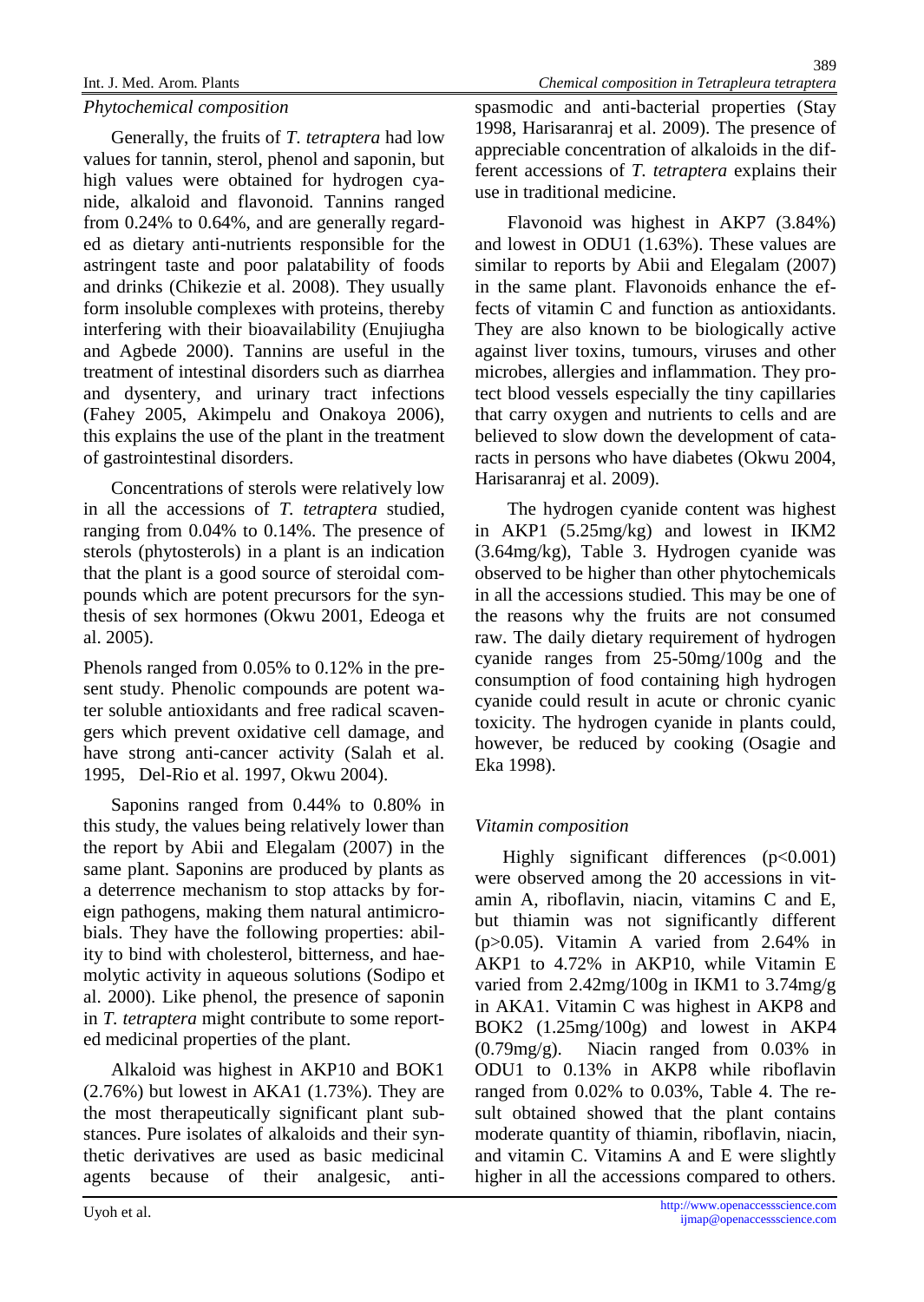390

Vitamin A exists in plants as the precursor ofalso impairs the normal formation of intercell carotenoid family. It functions in the immune lar substances throughout the body, including system in the modulation of diverse pathwayscollagen, bone matrix and tooth dentine. a Fhi in the expression of mucins and keratins,min plays a central role in cerebral metabolism. lymphopoession, cytokine production, neutr Its deficiency results in dry and wet bemibe phil maturation and function, the functional-e lactic acidosis and Wernick Corsakoff synpression of natural killer cells, monocytes anddrome (Fatal-Valevski 2011). Vitamin E has macrophages,  $T$  and  $B$  $immunoglobin$  production. Vitamin  $C$  is wait for body performance (Okwu and Josiab06), it is also an antioxidant which acts as ancele ents to quench free radisal It also inhibits tron donor for 8 human enzymes. The antiox lipoxygenation, an enzyme responsible for the dant properties of vitamin C stabilize folate in formation of proinflammatory leukotrienes food and in blood plasma. A common feature of (Anon. 2002). lymphocytes and potential in providing protection from free rad cals and products of oxygenation. It works in conjunction with other antioxidants and nutr

vitamin C deficiency isanaemia. Its deficiency

Table 3: Phytochemical composition of 20 accession **5** detrapterafrom Cross River state.

|                     |        |               |           | <b>Attributes</b> |           |         |            |
|---------------------|--------|---------------|-----------|-------------------|-----------|---------|------------|
| Accessions          | Tannin | <b>Sterol</b> | Alk aloid | Phenol            | Flavonoid | Saponin | <b>HCN</b> |
|                     | $(\%)$ | $(\%)$        | $(\%)$    | $(\%)$            | $(\%)$    | $(\%)$  | (mg/kg)    |
| AKA1                | 0.56   | 0.07          | 1.73      | 0.07              | 2.19      | 0.58    | 3.95       |
| AKA <sub>2</sub>    | 0.44   | 0.09          | 1.86      | 0.07              | 2.83      | 0.64    | 4.18       |
| AKA3                | 0.32   | 0.11          | 2.59      | 0.05              | 2.64      | 0.61    | 4.13       |
| AKP1                | 0.39   | 0.08          | 1.94      | 0.07              | 2.35      | 0.77    | 5.25       |
| AKP <sub>2</sub>    | 0.24   | 0.07          | 1.84      | 0.07              | 1.65      | 0.69    | 4.18       |
| AKP3                | 0.31   | 0.14          | 1.86      | 0.09              | 3.77      | 0.80    | 5.14       |
| AKP4                | 0.26   | 0.07          | 1.81      | 0.12              | 2.06      | 0.70    | 5.07       |
| AKP <sub>5</sub>    | 0.61   | 0.09          | 2.58      | 0.08              | 1.84      | 0.72    | 4.63       |
| AKP <sub>6</sub>    | 0.28   | 0.11          | 2.18      | 0.06              | 1.95      | 0.53    | 5.18       |
| AKP7                | 0.45   | 0.09          | 2.73      | 0.06              | 3.84      | 0.75    | 4.29       |
| AKP8                | 0.64   | 0.04          | 2.32      | 0.08              | 1.96      | 0.70    | 4.28       |
| AKP <sub>9</sub>    | 0.29   | 0.08          | 1.95      | 0.06              | 3.08      | 0.55    | 4.85       |
| AKP <sub>10</sub>   | 0.25   | 0.09          | 2.76      | 0.05              | 2.44      | 0.44    | 4.75       |
| AKP11               | 0.56   | 0.12          | 1.75      | 0.08              | 2.85      | 0.73    | 3.69       |
| BOK <sub>1</sub>    | 0.41   | 0.09          | 2.76      | 0.08              | 2.95      | 0.64    | 3.84       |
| BOK <sub>2</sub>    | 0.47   | 0.06          | 2.43      | 0.09              | 1.92      | 0.64    | 4.54       |
| IKM1                | 0.26   | 0.10          | 2.31      | 0.08              | 3.15      | 0.75    | 3.73       |
| IKM <sub>2</sub>    | 0.39   | 0.08          | 1.83      | 0.09              | 2.84      | 0.60    | 3.64       |
| ODU <sub>1</sub>    | 0.50   | 0.12          | 1.91      | 0.07              | 1.63      | 0.73    | 3.93       |
| ODU <sub>2</sub>    | 0.52   | 0.10          | 1.89      | 0.06              | 1.69      | 0.50    | 5.07       |
| LSD <sub>0.05</sub> | 0.016  | 0.011         | 0.031     | 0.012             | 0.022     | 0.024   | 0.024      |

# Mineral composition

Highly significant differences (p<0.001) were observed among the 20 accessions lin cannot all IKM2 to 241.64mg/100g in AKP1, AKP3 were esserved among the 20 accessions in example AKP7. Magnesium were highest in ODU1 cium, iron, potassium, magnesium, phosphorus of atmosfers and showed all the M4 and zinc, while sodium was not significantly different (p>0.05). Calcium ranged from 10.83mg/100g in AKP5 to183.70mg/100g in IKM1. Potassium ranged from 270.18mg/100g (96.31mg/100g) and lowest IK M1 (76.79mg/100g), Table 5.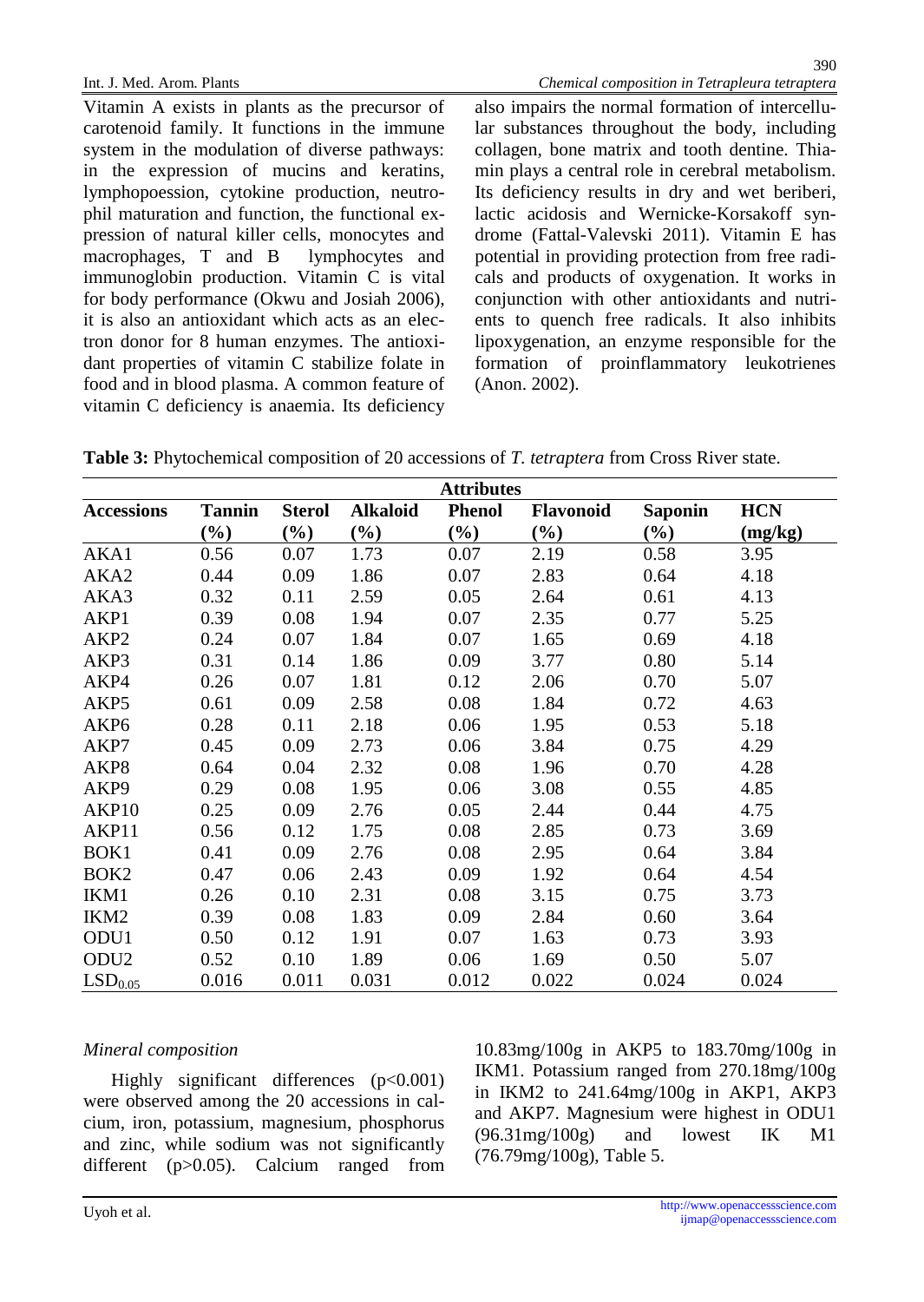Table 4: Vitamin composition of 20 accessions nance of normal muscle contraction and ralax of T. tetrapera

|                     |           | <b>Attributes</b> |          |              |       |                    |
|---------------------|-----------|-------------------|----------|--------------|-------|--------------------|
| Acces-              | Vit.A     | Thia-             | Ribofla- | Niacin Vit.C |       | Vit.E              |
| sions               | $($ µg/g) | min               | vin      | (%)          |       | (mg/100g)(mg/100g) |
|                     |           | $(\% )$           | (%)      |              |       |                    |
| AKA1                | 4.18      | 0.05              | 0.03     | 0.10         | 0.94  | 3.74               |
| AKA2                | 3.93      | 0.05              | 0.03     | 0.09         | 0.81  | 3.24               |
| AKA3                | 2.79      | 0.04              | 0.03     | 0.09         | 0.92  | 2.45               |
| AKP1                | 2.64      | 0.04              | 0.02     | 0.11         | 1.25  | 2.79               |
| AKP2                | 3.16      | 0.04              | 0.03     | 0.09         | 1.05  | 2.81               |
| AKP3                | 3.16      | 0.05              | 0.03     | 0.08         | 1.05  | 2.81               |
| AKP4                | 4.31      | 0.04              | 0.02     | 0.09         | 0.79  | 3.18               |
| AKP5                | 3.17      | 0.05              | 0.03     | 0.11         | 1.09  | 2.94               |
| AKP6                | 3.17      | 0.04              | 0.02     | 0.96         | 1.16  | 2.85               |
| AKP7                | 3.16      | 0.04              | 0.02     | 0.12         | 0.96  | 2.85               |
| AKP8                | 3.16      | 0.05              | 0.03     | 0.13         | 0.96  | 2.84               |
| AKP9                | 3.81      | 0.04              | 0.03     | 0.01         | 0.97  | 3.17               |
| AKP10               | 4.72      | 0.18              | 0.02     | 0.09         | 0.92  | 3.24               |
| AKP11               | 3.07      | 0.04              | 0.03     | 0.12         | 0.81  | 2.74               |
| BOK <sub>1</sub>    | 2.73      | 0.11              | 0.02     | 0.05         | 1.06  | 2.68               |
| BOK <sub>2</sub>    | 2.94      | 0.03              | 0.02     | 0.05         | 1.25  | 3.17               |
| IKM1                | 3.42      | 0.03              | 0.02     | 0.08         | 1.03  | 2.34               |
| IKM <sub>2</sub>    | 3.62      | 0.04              | 0.02     | 0.08         | 0.96  | 2.42               |
| ODU1                | 2.95      | 0.02              | 0.02     | 0.03         | 1.06  | 2.61               |
| ODU2                | 2.71      | 0.03              | 0.02     | 0.04         | 1.06  | 2.45               |
| LSD <sub>0.05</sub> | 0.015     | ns                | 0.001    | 0.006        | 0.014 | 0.026              |

tion, and nerve transmission (Akpabio and Akpakpan 2012). Calcium and potassium were very high, magnesium and phosphorus were moderate, whe zinc and sodium were minimal in the studied accessions. Similar results were reported by Bouba et al. (2012) in the same plant. The high concentrations of potassium and calcium present inTetrapleura tetrapteracould be exploited in the treatment of pers suffeing from deficiency of such minerals. This may explain why T. tetrapterais often given to nuring mothers after delivery. Iron, magnesium and zinc strengthen the immune system as antiox dants. Zinc provides natural protective mech nism against ivuses, especially those causing respiratory tract infections (Sadler 2004). Iron is important in regeneration of lost blood. Interes ingly, iron and zinc were low in our findings, but Abii and Elegalam (2007) reported high values for these minerals. Agaithis may be as a result of variation in micronutrients in the soil

Mineral elements are very important in-h man nutrition. The need for calcium in the dy increases with increase in skeletal mass (Osagicentration of iron in fruits ofT. tetrapterais and Eka 1998). Potassium functions to maintaim robably the reason for their use by lactatin the normal balance of and distribution of fluids mothers, to regenerate lost blood. Potassand throughout the body. The electrolytes, including calcium are essential for prevention, control and potassum, are involved in the maintenance of management of bones and muscle related diso normal pH bance, and work in conjunction ders. with calcium and magnesium in the maint in the different locations (Okwu 2001). From their findings, they explained that the higheo

| Table 5: Mineral composition of 20 accessions Toftetraptera |  |
|-------------------------------------------------------------|--|
|-------------------------------------------------------------|--|

| <b>Attributes</b>   |           |           |           |           |           |            |           |
|---------------------|-----------|-----------|-----------|-----------|-----------|------------|-----------|
| Accessions          | Calcium   | Iron      | Potassium | Magnesium | Sodium    | Phosphorus | Zinc      |
|                     | (mg/100g) | (mg/100g) | (mg/100g) | (mg/100g) | (mg/100g) | (mg/100g)  | (mg/100g) |
| AKA1                | 175.69    | 1.93      | 240.96    | 94.71     | 11.81     | 40.17      | 0.81      |
| AKA2                | 176.84    | 1.89      | 253.25    | 95.16     | 11.37     | 42.32      | 0.89      |
| AKA3                | 175.81    | 1.81      | 245.83    | 85.32     | 9.79      | 35.68      | 0.85      |
| AKP1                | 174.31    | 1.79      | 241.64    | 94.13     | 10.52     | 38.73      | 0.84      |
| AKP <sub>2</sub>    | 169.41    | 1.65      | 246.78    | 85.29     | 10.62     | 35.85      | 0.79      |
| AKP3                | 174.31    | 1.79      | 241.64    | 94.13     | 10.52     | 38.73      | 0.84      |
| AKP4                | 173.61    | 1.65      | 249.76    | 89.51     | 9.49      | 34.75      | 0.79      |
| AKP <sub>5</sub>    | 10.83     | 1.68      | 248.31    | 86.41     | 10.83     | 39.36      | 0.82      |
| AKP6                | 172.75    | 1.64      | 243.74    | 89.56     | 9.50      | 35.84      | 0.84      |
| AKP7                | 174.31    | 1.79      | 241.64    | 94.13     | 10.52     | 38.73      | 0.84      |
| AKP8                | 11.51     | 1.72      | 248.81    | 86.74     | 11.51     | 36.28      | 0.84      |
| AKP <sub>9</sub>    | 180.50    | 1.82      | 249.61    | 92.75     | 13.17     | 39.44      | 0.79      |
| AKP10               | 175.59    | 1.70      | 251.62    | 90.07     | 10.73     | 35.80      | 0.83      |
| AKP11               | 176.69    | 1.73      | 249.19    | 79.41     | 9.64      | 34.77      | 0.82      |
| BOK <sub>1</sub>    | 176.40    | 1.81      | 248.77    | 80.18     | 10.17     | 34.91      | 0.69      |
| BOK <sub>2</sub>    | 174.17    | 1.83      | 250.17    | 81.38     | 10.44     | 36.36      | 0.74      |
| IKM1                | 183.70    | 1.55      | 268.56    | 76.79     | 12.34     | 39.48      | 0.72      |
| IKM <sub>2</sub>    | 182.55    | 1.51      | 270.18    | 78.33     | 11.59     | 39.38      | 0.64      |
| ODU1                | 13.08     | 1.92      | 260.78    | 96.31     | 13.08     | 41.36      | 0.85      |
| ODU <sub>2</sub>    | 182.37    | 1.92      | 263.43    | 95.17     | 12.79     | 41.52      | 0.84      |
| LSD <sub>0.05</sub> | 0.179     | 0.022     | 0.107     | 0.067     | <b>Ns</b> | 0.060      | 0.015     |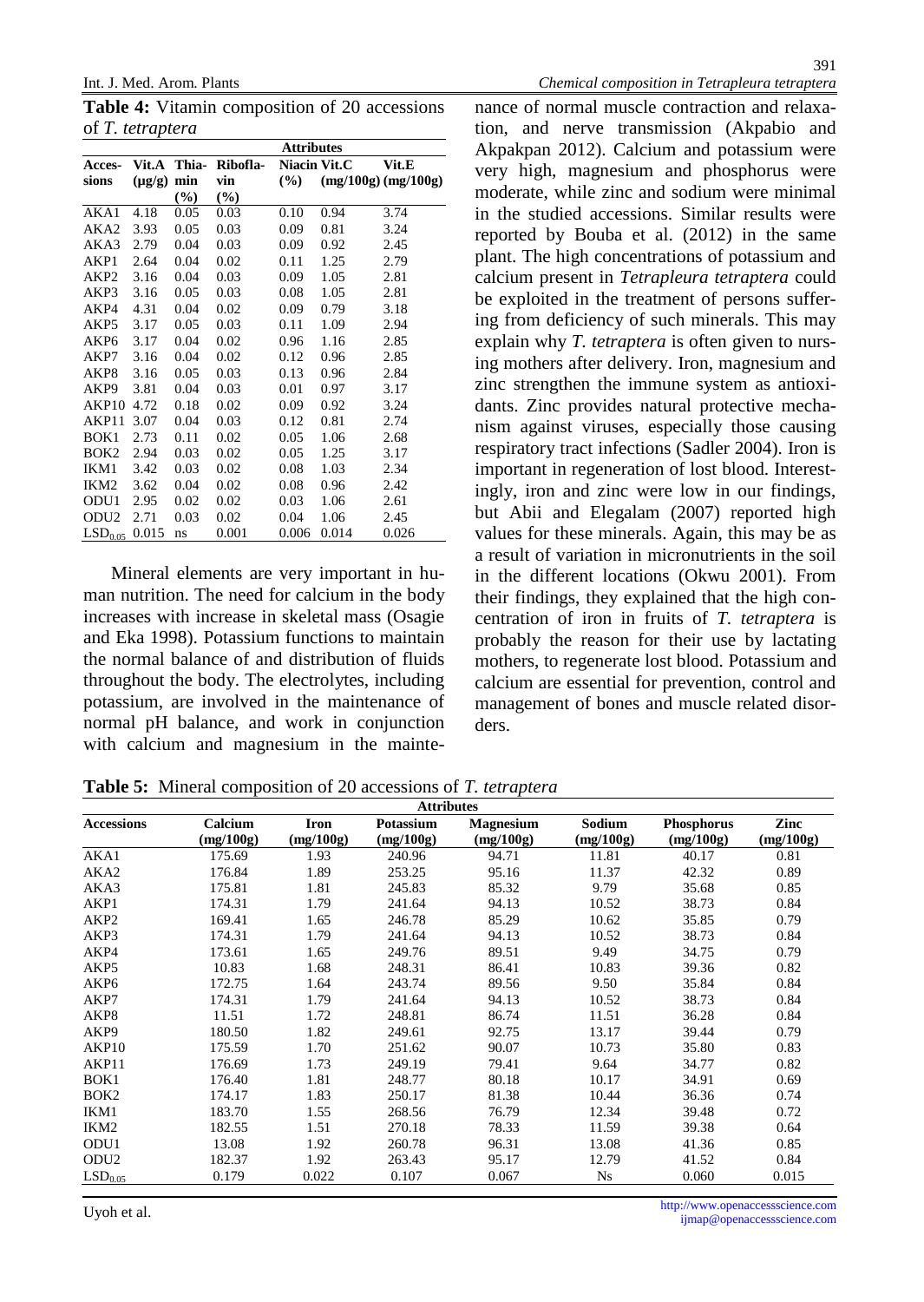(40.17mg/100g).

Acknowledgement: The authors are grateful to

Conclusion

This study has confirmed that tetraptera contains appreciable concentrations of nutrients Institute (NRCRI), Umudike, Abia state, Nigeand phytochemicals. Greater variability is  $e$ a tured here than in previous reports as enercessions from different locations were screened References The plant holds tremendous promise in pdovi ing the variable secondary metabolites and n Abii, T.A. and Elegalam, A.J. 2007. Investig trient supply that could promote good health. The following accessions showed highrthe apeutic potentials as deenstrated by theirne riched contents and could be further exploited in Adewunmi, C.O., Andersson, H.C., Busk, L. this regard: a) AKA1: phenol (0.07%), flavonoid(2.19%), vitamin A (4.18µg/g), niacin (0.10%), vitamin E n(3.74mg/100g), iron(1.93mg/100g), magnesium (94.71mg/100g), phosphorus Mr Ikpeama of National Root Crop Research ria, for technical assistance in the analyses. tion into chemical composition the dry fruit of Tetrapleura tetrapteraJournal of Food Technology3: 229-232. 1991. A potential molluscicide, aridan (Tetrapleura tetrapter) neither induces chromosomal alterrations in Chinesenha ster avay cells, nor mutations in Salmone la typhimurium. Environmental Toxicology

b) AKA2: alkaloid (1.86%), phenol(0.07%), flavanoid (2.83%), vitamine E (3.24mg/100g), iron(1.89mg/100g), magne $sium$  (95.16mg/100g),  $(42.32mg/100g)$ , zin $f$  $0.89mg/100g)$ .

c) AKP3: phenol(0.09%), flavonoid(3.77%), saponin(0.80%), calcium(147.31mg/100g), magnesium (94.13mg/100g), phosphorus (83.73mg/100g) and zin (0.84mg/100g).

d) AKP7: alkaloid (2.37%), flavonoid(3.84%), niacin (0.12%), calcium (174.31mg/100g), magnesium (94.13mg/100g), phosphorus  $(83.73mg/100g)$ , and zin $(0.84mg/100g)$ .

e) AKP10: alkaloid (2.76%), vitamin A (4.72µg/g), vitamin E (3.24mg/100g), calcium (175.59mg/100g), potassium  $(251.62mg/100g)$  and  $\frac{\pi}{6}$ .83mg/100g).

f) ODU1: alkaloid (1.91%), phenol(0.07%), saponin(0.73%), vitamin C(1.06 mg/100g), iron  $(1.92mg/100g)$ , potassium (260.78mg/100g), magnesium (96.31mg/100g), phosphorus (41.36mg/100g) and zinc (0.84mg/100g).

g) ODU2: alkaloid (1.89%), vitamin C (1.06mg/100g), calcium (182.37mg/100g), iron  $(1.92 \text{mg}/100 \text{g})$ , (263.43mg/100g) and phosphorus (41.52mg/100g).

and Chemistry30:69€74. Akah, P.A. and Nwabie, O.K. 1993. Antibact rial activity of Tetrapleura tetraptera. Journal of Fitoterapia,1(5): 42-44.

phosphorus Akinpelu, D.A. and Onakoya, T.M. 26. Antimicrobial activities of medicinal plants used in folklore remedies in soutwestern. African Journal of Biotechnolog 5:1078-1081.

> Akpabio, U.D. and Akpakpan, A.E. 2012. Eva uation of nutritive and antiutritive composition of the seeds **Mondora** myristica (African nutmeg). World Journal of Applied Science and Technody, 4: 49-55.

Aladesanmi, A.J. 2007Tetraplura tetraptera: molluscicidal activity and chemical consti uents.African Journal ofTraditional Complementary Alternative Medicines 4: 23-36.

Ali, A. 2010. A comparative study of nutrients and mineral molar ratio of some plant foods with recommended dietary allowances. Journal of Food Science and Technology, 2: 104-108.

Anon. 2002. Mixed TocophenolsAlternative Medicine Review7: 421-427.

potassium Antia, B.S., Akpan, E.J., Okon, P.A. and Umoren, I.U. 2006. Nutritive and anti nutritive evaluation of sweet potatoes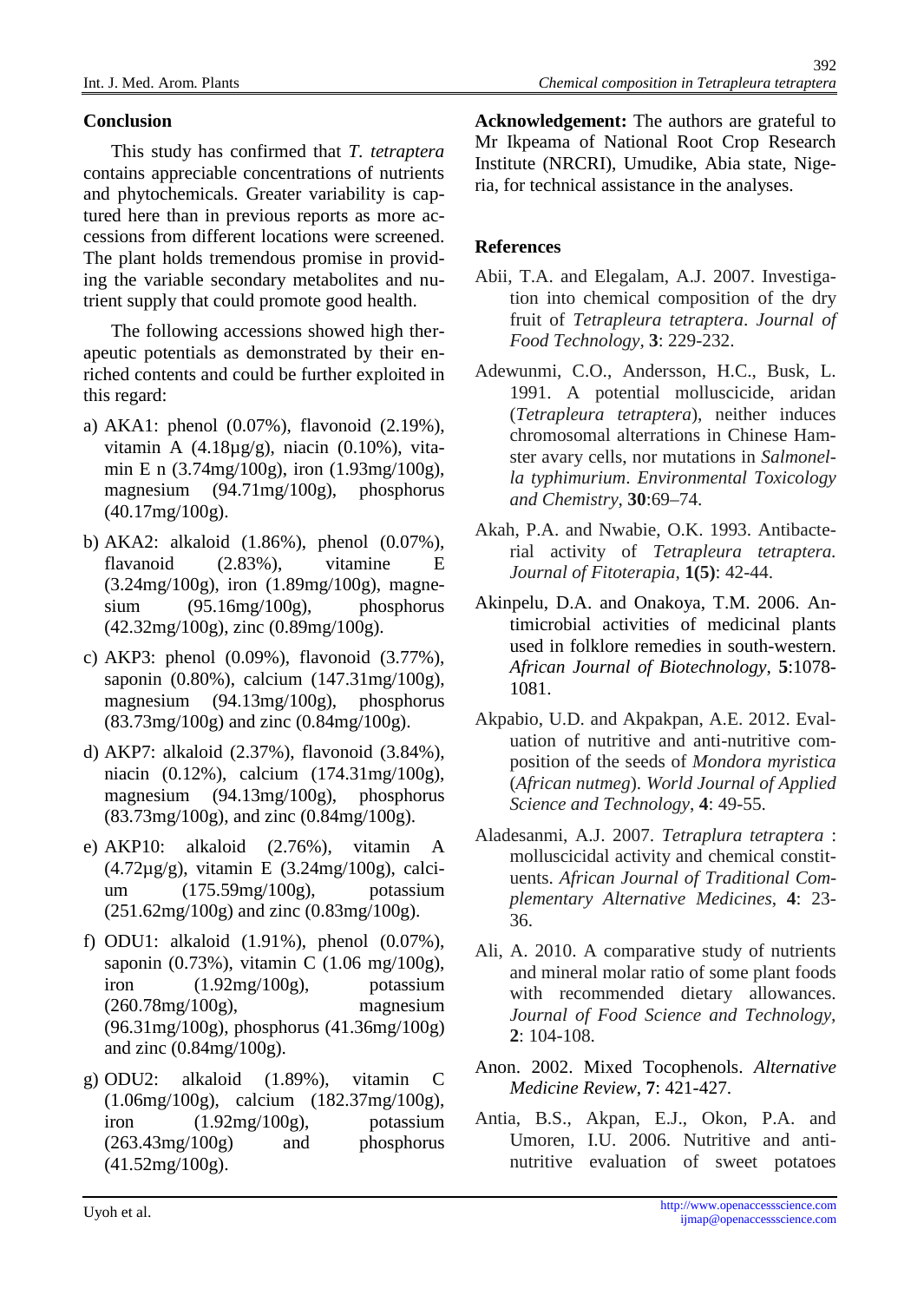(Ipomea batatas) leaves.Pakistan Journal of Nutrition, 5:166-168.

- AOAC 2000. Official Methods of Analysisnl ternational  $17<sup>th</sup>$  edn. Association of Amalytical Chemists, Washington DC.
- Aruah, B.C., Uguru, M.I., Oyiga, B.C. 2012. Genetic variability and interrelationshipnamong some Nigerian pum kin accessions Qucurbita spp. International Journal of Plant Breedin®: 34-41.
- Burkill, H.M. 1997. The Useful Plants of Trop cal West Africa,2nd ed. Royal Botanic Garden, kew, Richmond, United Kingdom.
- Bouba, A.A., Njintang, N.Y., Foyet, H.S., 2012. Proximate composition, mineral and vitamin contents ofsome wild plants used as spices in Cameroonood and Nutrition. Sciences3: 423-432.
- 2008. Biochemistry, Practical/Research Method, A Fundamental Approach ol 2. Mega soft publishers, Owerri.
- Darey, K.R. 1989A predictive model for combined temperature and water activity on microbial growth during the growth phase. Journal of Applied Microbiology65: 483-488.
- Del-Rio, A., Obdululio, B.G., Castillo, J., Ma in, F.G. and Ortono, A. 1997. Uses and properties of Ctrus flavonoids.Journal of Agriculture, Food and Chemistry 45: 4505-4515.
- Dike, M.C. 2010. Proximate, photochemical and and leaves of some plant species in Umudike, Nigeria.Journal of Agricultural and Biological Sciences 5: 7-16.
- Edeoga, H.O. and Eriata, D.O. 2001. Alkaloid,  $t$ annin and saponin contents of some  $\theta$ Nig rian Medicinal plants.Journal of Medicinal and Aromatic Plant Scienc<sup>2</sup>3: 244-249.
- Edeoga, H.O., Okwu, D.E. and Mbaebie, B.O. 2003. Minerals and utritive value of some Nigerian Medicinal plantsJournal of Medicinal and Aromatic Plant Science<sub>5</sub>: 689-694.
- Edeoga, H.O., Okwu, D.E., Mbabie, B.O. 2005. Phytochemical constituents of some blig rian Medicinal plant.Journal of Agricutural Biotechnology4(7):685-688.
- Edeoga, H.O., Omosun, G. and Uche, L.C. 2006. Chemical composition of vptis suaveolensand Ocimum gratissimumhybrids from Nigeria.African Journal of Botechnology5(10): 892-895.
- Effiong, G.S., Ibia, I.O. And Udofia, U.S. 2009. Nutritive and energy values of some wild fruit spices in Southeastern Nigerialectronic Journal of Environment, Agriculture and Food Chenstry, 8(10): 917-923.
- Scher, J., Montet, D. and Mbofung, M.F. Enujugha, V.N. and Agbede, J.O. 2000. Nutr<br>Scher, J., Montet, D. and Mbofung, M.F. tional and antiuritienal abaracteristics of tional and antinutritional characteristics of African oil bean Pentaclethra macrophylla Benth.) seedsApplied Tropical Agricuture,5: 11-14.
- Chikezie, P.C., Agomuo, E.N. and Amadi, B.A. Enwere, N.J. 1998. Foods of Plant Originternational Journal of Microbiology,9 (94):329-334.
	- Essien, E.U., Izunwane, B.C., Aremu, C.Y., Eka, O.U. 1994. Significanctor Humans of the Nutrent contents of the Dry Fruit of Tetrapleura tetrapteraPlant Food and Aimal Nutrition, 45(1):47-51.
	- Fahey, J.W. 2005. Moringa oleifera: A review of the medicinal evidence for its nutritional, therapeutic and prophylactic propesti Trees of life Journal 15: 1-15.
	- Fattal-Valevski, A. 2001. Thiamine (vitamin B1). Journal of EvidenceBased Complmentary Altenative Medicine 16: 12-20.
	- nutrient compositions of some fruits, seeds Genstat. 2007. Genstat for windows, Discovery  $(3<sup>rd</sup>$  edn.), Lawes Agricultural trust, Rothamsted Eperimental station, UK.
		- Harborne, J.B. 1973. Phytochemical Methods. Chapman and Hall limited, London.
		- Harisaranraj, R., Suresh, K. and Saravanababu. S. 2009. Evaluation of the chemicalnoo position in Rauwolfia serpentina and Ephedra vulgaris.Advances in Bological Research3:174178.
		- James, C. S. 1995. he Analytical Chemistry of Foods. Chapman and Hall, New York.